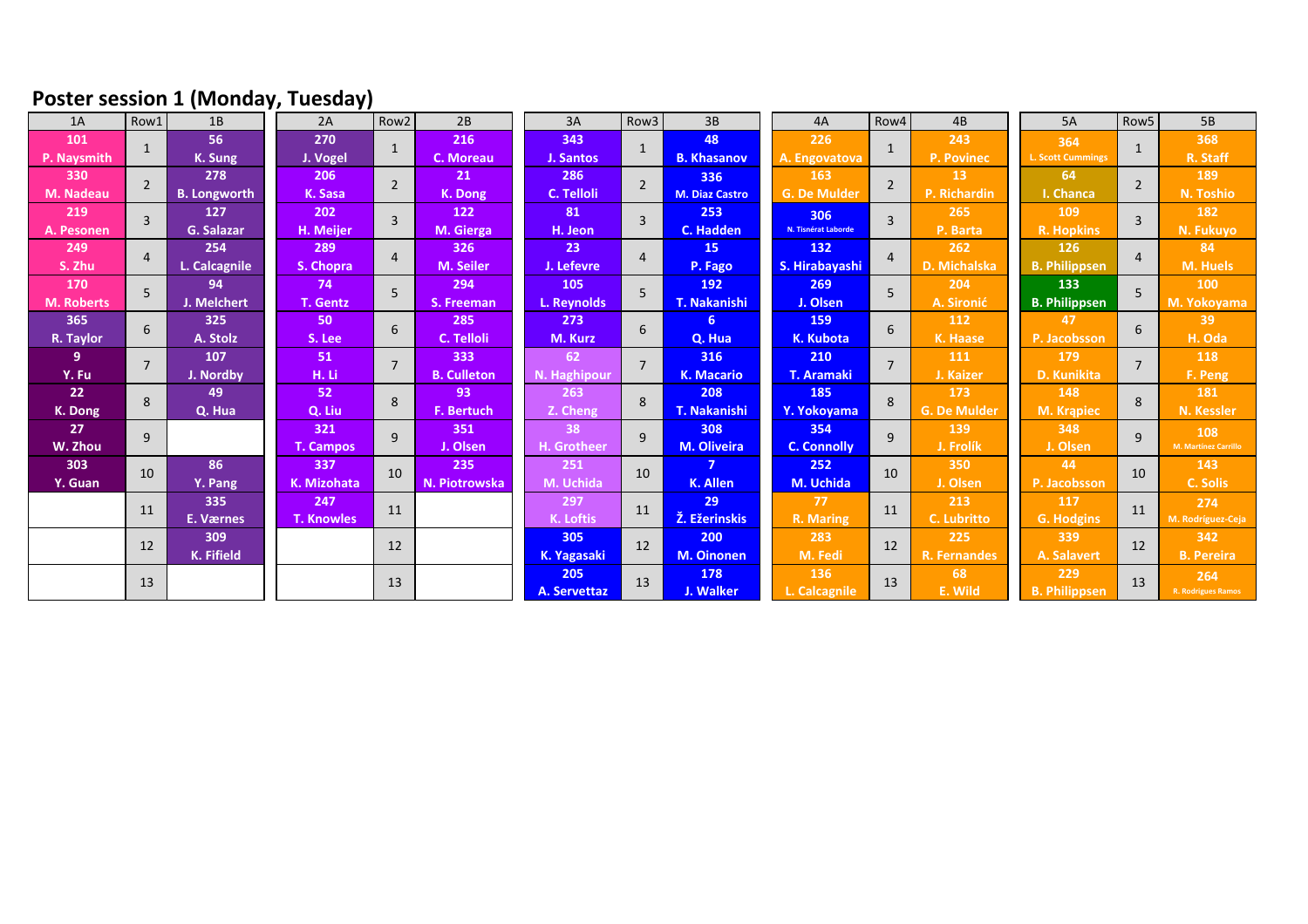## **Poster session 2 (Thursday, Friday)**

| 1A                      | Row1           | 1B                  | 2A                | Row <sub>2</sub> | 2B               | 3A                  | Row3                      | 3B                | 4A                | Row4           | 4B                  | 5A                | Row5           | 5B                 |
|-------------------------|----------------|---------------------|-------------------|------------------|------------------|---------------------|---------------------------|-------------------|-------------------|----------------|---------------------|-------------------|----------------|--------------------|
| 147                     | $\mathbf{1}$   | 338                 | 70                | 1                | 76               | 276                 | $\mathbf{1}$              |                   | 304               | $\mathbf{1}$   | 237                 | 233               | 1              | 168                |
| T. Jull                 |                | I. Major            | A. Rakowski       |                  | E. Keaveney      | <b>B.</b> Hmiel     |                           |                   | J. Rethemeyer     |                | I. Kontuľ           | M. Capano         |                | T. Moriya          |
| 106                     | $\overline{2}$ | 26                  | 161               | $\overline{2}$   | 341              | 180                 | $\overline{2}$            | 215               | 196               | $\overline{2}$ | 30 <sup>°</sup>     | 153               | $\overline{2}$ | 144                |
| S. Murseli              |                | E. Jacob            | L. Cisneros-Dozal |                  | <b>S. Cersov</b> | V. Petrenko         |                           | E. Zazovskaya     | <b>M. Molnar</b>  |                | A. Pabedinskas      | A. Rakowski       |                | A. Scifo           |
| 175                     | $\overline{3}$ | 211                 | 142               | $\overline{3}$   | 183              | 256                 | 103<br>3<br>P. Wischhöfer | 194               | $\overline{3}$    | 315            |                     | $\overline{3}$    | 54             |                    |
| <b>B. Walker</b>        |                | M. Minami           | K. Elder          |                  | R. Bao           | P. Neff             |                           |                   | <b>T. Kertész</b> |                | <b>T. Matsunaka</b> |                   |                | A. Fogtmann-Schulz |
| 327                     | $\overline{4}$ | 221                 | 334               | $\overline{4}$   | 8                | 267                 | $\overline{4}$            | 203               | 60                | $\overline{4}$ | 232                 | 57                | $\overline{4}$ | 134                |
| D. Bragança             |                | Y. Naito            | I. Kontuľ         |                  | P. Cheng         | <b>M. Dyonisius</b> |                           | Y. Miyairi        | I. Chanca         |                | <b>I. Svetlik</b>   | J. Park           |                | A. Neocleous       |
| 287                     | 5              | 90                  | 281               | 5                | 319              | 116                 | 5                         | 150               | 271               | 5              | 43                  | 195               | 5              | 349                |
| A. Gagnon               |                | <b>H. Fewlass</b>   | Y. Saito-Kokubu   |                  | <b>B.</b> Netto  | C. Welte            |                           | A. Alexandrovskiy | <b>K.</b> Finstad |                | Y. Pang             | <b>F. Terrasi</b> |                | J. Olsen           |
| 197                     | 6              | 241                 | 239               | 6                | 313              | 158                 | 6                         | 318               | 346               | 6              | 20 <sub>2</sub>     | 279               | 6              | 367                |
| H. Takahashi            |                | H. Rose             | E. Zazovskava     |                  | S. Barone        | Y. Yokovama         |                           | I. Hammerschlag   | E. Prastowo       |                | Z. Niu              | J. Southon        |                | <b>R.</b> Kearney  |
| 353                     | $\overline{7}$ | 104                 | 162               | $\overline{7}$   | 290              | 366                 | $\overline{7}$            | 288               |                   | $\overline{7}$ | 113                 | 359               | $\overline{7}$ | 258                |
| R. Jou                  |                | <b>M. Boudin</b>    | D. Paul           |                  | S. Moreton       | F. Kumon            |                           | M. Okuno          |                   |                | T. Varga            | H. Svarva         |                | S. Therre          |
| 347                     | 8              | 177                 | 299               | 8                | 322              | 125                 | 8                         |                   | 53                | 8              | 190                 | 152               | 8              | 240                |
| R. Jou                  |                | E. Mintz            | R. Varney         |                  | V. Moreira       | A. Jaeschke         |                           |                   | N. Ishizawa       |                | I. Faurescu         | A. Patrut         |                | M. Krąpiec         |
| 167                     | 9              | 83                  | 231               | 9                | 218              |                     | 9                         | 186               | 317               | 9              | 24                  | 79                | 9              | 199                |
| K. Pugsley              |                | M. Huels            | M. F. Schou       |                  | <b>M. Yamane</b> |                     |                           | <b>B.</b> Buró    | <b>K. Macario</b> |                | S. Palstra          | A. Rakowski       |                | M. Sakamoto        |
| 28                      | 10             | 245                 | 42                | 10               |                  | 33                  | 10                        | 5.                | 236               | 10             |                     | 155               | 10             | 98                 |
| <b>M.</b> Garnett       |                | <b>M. Llewellin</b> | Y. Pang           |                  |                  | R. Wood             |                           | R. Fancy          | A. Agatova        |                |                     | T. Sava           |                | M. Scott           |
| 191<br>I. Vagner        | 11             | 260                 | 115               | 11               | 363              | 171                 | 11                        | 331               | 198               | 11             |                     | 291               | 11             | 138                |
|                         |                | D. Michalska        | C. Welte          |                  | E. Wild          | C. Solís            |                           | A. Cherkinsky     | H. Matsuzaki      |                |                     | L. Wacker         |                | I. Svetlik         |
| 46<br><b>M. Garnett</b> | 12             | 25                  |                   | 12               | 95               | 227                 | 12                        |                   |                   | 12             |                     | 69                | 12             |                    |
|                         |                | <b>G. Barrett</b>   |                   |                  | <b>G.</b> Quarta | R. Fernandes        |                           |                   |                   |                |                     | J. Pawlyta        |                |                    |
|                         | 13             | 214                 |                   | 13               | 323              | 209                 | 13                        |                   |                   | 13             |                     | 332               | 13             |                    |
|                         |                | P. Ricci            |                   |                  | E. Dunbar        | <b>M. Durier</b>    |                           |                   |                   |                |                     | C. Crann          |                |                    |